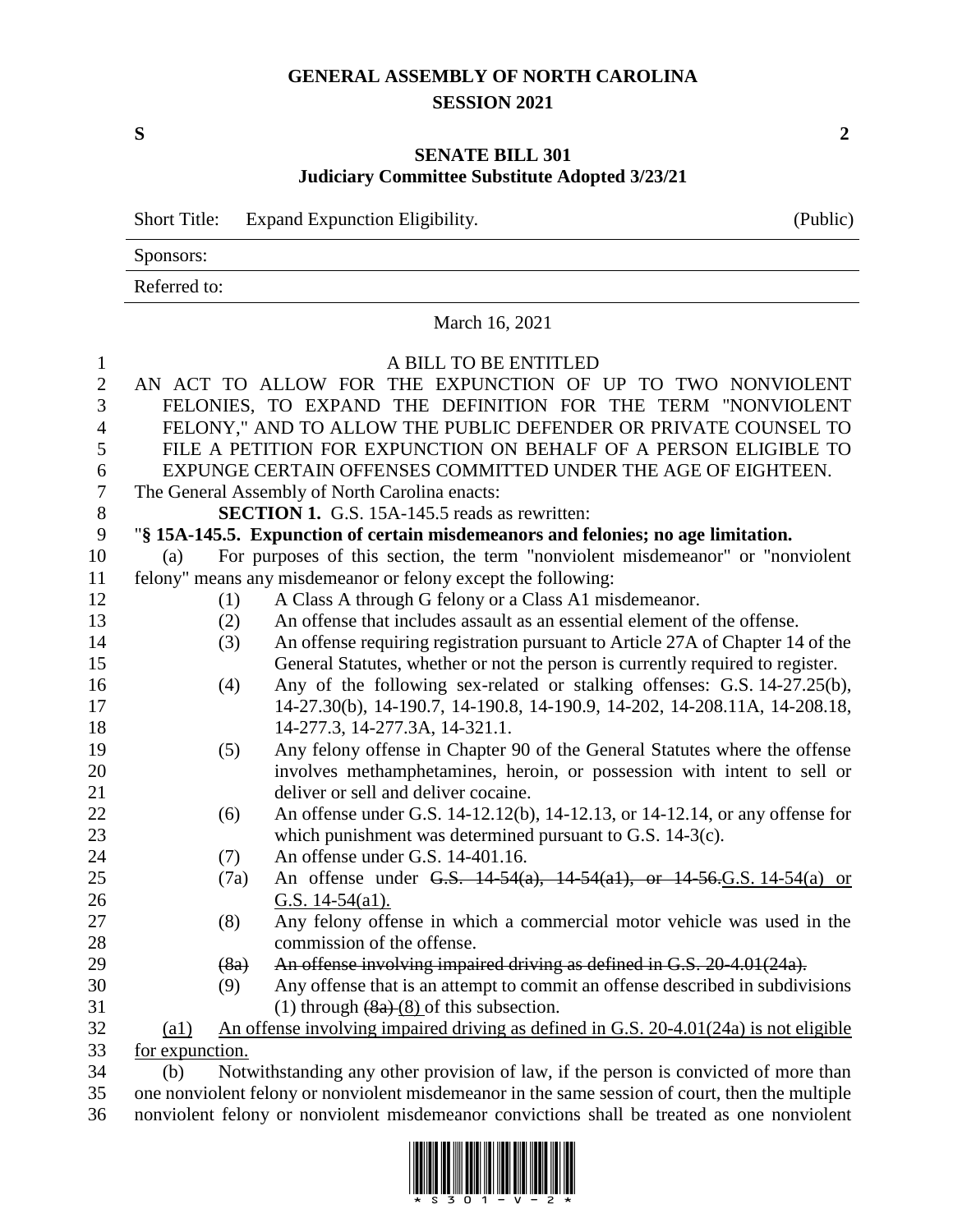|                            |                  | <b>General Assembly Of North Carolina</b>                                                                                                                                                         | <b>Session 2021</b> |  |  |
|----------------------------|------------------|---------------------------------------------------------------------------------------------------------------------------------------------------------------------------------------------------|---------------------|--|--|
| $\mathbf{1}$<br>$\sqrt{2}$ |                  | felony or nonviolent misdemeanor conviction under this section, and the expunction order issued<br>under this section shall provide that the multiple nonviolent felony convictions or nonviolent |                     |  |  |
| $\mathfrak{Z}$             |                  | misdemeanor convictions shall be expunged from the person's record in accordance with this                                                                                                        |                     |  |  |
| $\overline{4}$             | section.         |                                                                                                                                                                                                   |                     |  |  |
| $\mathfrak s$              | (c)              | A person may file a petition, in the court of the county where the person was                                                                                                                     |                     |  |  |
| 6                          |                  | convicted, for expunction of one or more nonviolent misdemeanor convictions or one-up to two                                                                                                      |                     |  |  |
| $\tau$                     |                  | nonviolent felony conviction-convictions from the person's criminal record. The petition shall                                                                                                    |                     |  |  |
| $8\,$                      |                  | not be filed earlier than one of the following:                                                                                                                                                   |                     |  |  |
| 9<br>10                    | (1)              | For expunction of one nonviolent misdemeanor, five years after the date of<br>the conviction or when any active sentence, period of probation, or                                                 |                     |  |  |
| 11<br>12                   | (2)              | post-release supervision has been served, whichever occurs later.<br>For expunction of more than one nonviolent misdemeanor, seven years after                                                    |                     |  |  |
| 13                         |                  | the date of the person's last conviction, other than a traffic offense not listed                                                                                                                 |                     |  |  |
| 14                         |                  | in the petition for expunction, or seven years after any active sentence, period                                                                                                                  |                     |  |  |
| 15                         |                  | of probation, or post-release supervision has been served, whichever occurs                                                                                                                       |                     |  |  |
| 16                         |                  | later.                                                                                                                                                                                            |                     |  |  |
| 17                         | (3)              | For expunction of one nonviolent felony, 10 years after the date of the                                                                                                                           |                     |  |  |
| 18                         |                  | conviction or 10 years after any active sentence, period of probation, or                                                                                                                         |                     |  |  |
| 19                         |                  | post-release supervision-supervision, related to the conviction listed in the                                                                                                                     |                     |  |  |
| 20                         |                  | petition, has been served, whichever occurs later.                                                                                                                                                |                     |  |  |
| 21                         | $\left(4\right)$ | For expunction of two nonviolent felonies, 20 years after the date of the most                                                                                                                    |                     |  |  |
| 22                         |                  | recent conviction listed in the petition, or 20 years after any active sentence,                                                                                                                  |                     |  |  |
| 23                         |                  | period of probation, or post-release supervision, related to a conviction listed                                                                                                                  |                     |  |  |
| 24                         |                  | in the petition, has been served, whichever occurs later.                                                                                                                                         |                     |  |  |
| 25                         |                  | A person previously granted an expunction under this section is not eligible for relief under                                                                                                     |                     |  |  |
| 26<br>27                   | (c1)             | this section for any offense committed after the date of the previous order for expunction.<br>A petition filed pursuant to this section shall contain, but not be limited to, the                |                     |  |  |
| 28                         | following:       |                                                                                                                                                                                                   |                     |  |  |
| 29                         | (1)              | An affidavit by the petitioner that the petitioner is of good moral character and                                                                                                                 |                     |  |  |
| 30                         |                  | has not been convicted of any other felony or misdemeanor, other than a traffic                                                                                                                   |                     |  |  |
| 31                         |                  | violation, under the laws of the United States or the laws of this State or any                                                                                                                   |                     |  |  |
| 32                         |                  | other state during the applicable five-year, seven-year, or 10-year-10-year, or                                                                                                                   |                     |  |  |
| 33                         |                  | $20$ -year waiting period set forth in subsection (c) of this section.                                                                                                                            |                     |  |  |
| 34                         |                  |                                                                                                                                                                                                   |                     |  |  |
| 35                         | (c3)             | The court, after hearing a petition for expunction of one or up to two nonviolent                                                                                                                 |                     |  |  |
| 36                         |                  | felony, felonies, may order that the petitioner be restored, in the contemplation of the law, to the                                                                                              |                     |  |  |
| 37                         |                  | status the petitioner occupied before the arrest or indictment or information, except as provided                                                                                                 |                     |  |  |
| 38                         |                  | in G.S. 15A-151.5, if the court finds all of the following:                                                                                                                                       |                     |  |  |
| 39                         | (1)              | The petitioner has not been granted an expunction under this section prior to                                                                                                                     |                     |  |  |
| 40                         |                  | the date of any offense the current petition requests be expunged.                                                                                                                                |                     |  |  |
| 41                         | (2)              | The petitioner is of good moral character.                                                                                                                                                        |                     |  |  |
| 42                         | (3)              | The petitioner has no outstanding warrants or pending criminal cases.                                                                                                                             |                     |  |  |
| 43                         | (4)              | The petitioner has no misdemeanor convictions, other than a traffic violation                                                                                                                     |                     |  |  |
| 44                         |                  | not listed in the petition for expunction, in the five years preceding the                                                                                                                        |                     |  |  |
| 45                         |                  | petition, and no other felony or misdemeanor convictions, other than a traffic                                                                                                                    |                     |  |  |
| 46<br>47                   |                  | violation not listed in the petition for expunction, convictions not listed in the                                                                                                                |                     |  |  |
| 48                         |                  | petition during the applicable 10-year or 20-year waiting period set forth in<br>subsection (c) of this section.                                                                                  |                     |  |  |
| 49                         | (4a)             | For a petition for expunction of two nonviolent felonies, the two nonviolent                                                                                                                      |                     |  |  |
| 50                         |                  | felony convictions were obtained within the same 24-month period.                                                                                                                                 |                     |  |  |